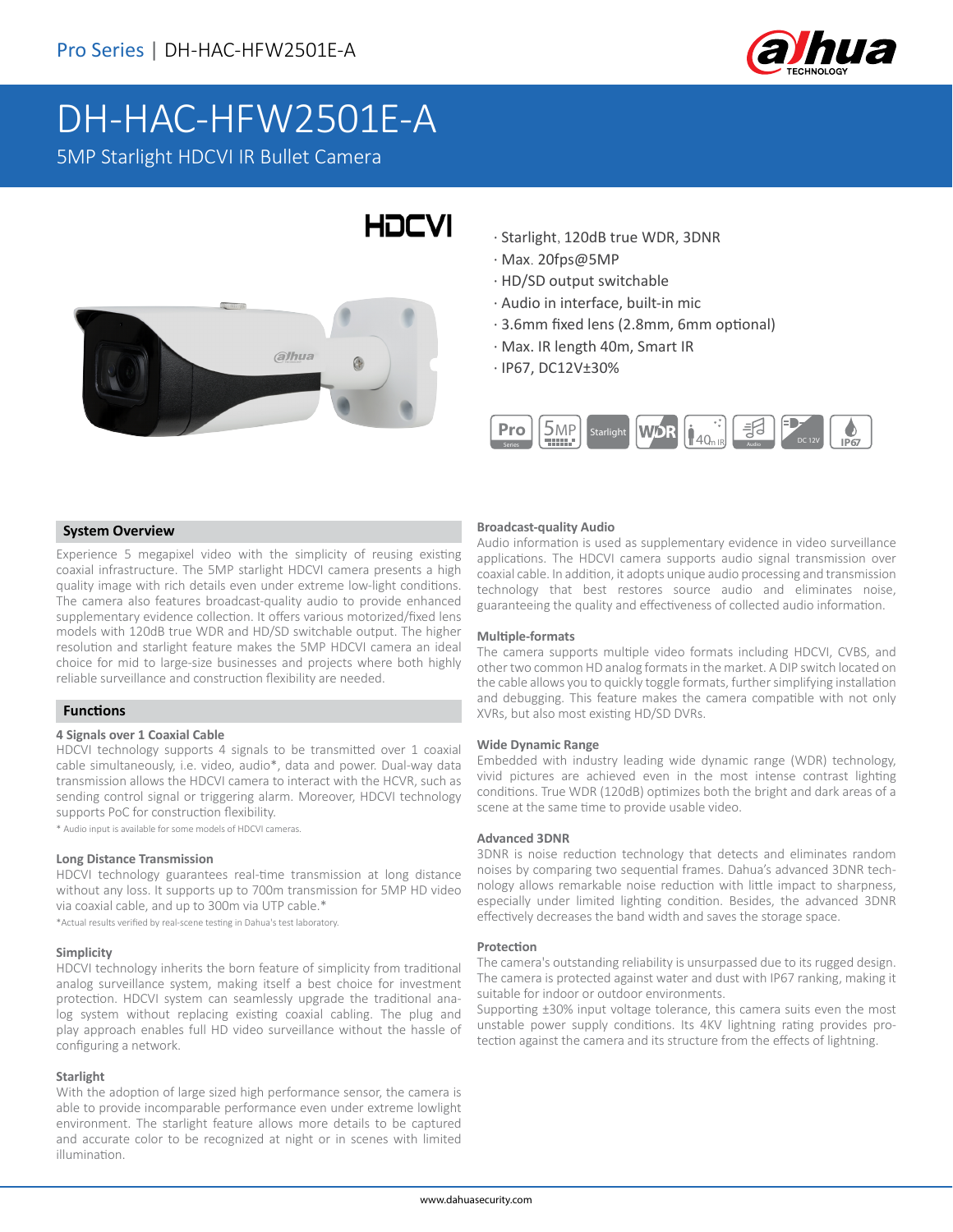# Pro Series | DH-HAC-HFW2501E-A

## **Technical Specification**

## Camera

| Image Sensor                    | 1/2.8" CMOS                                   |  |  |
|---------------------------------|-----------------------------------------------|--|--|
| <b>Effective Pixels</b>         | 2592(H)×1944(V), 5MP                          |  |  |
| <b>Scanning System</b>          | Progressive                                   |  |  |
| <b>Electronic Shutter Speed</b> | PAL: 1/4s~1/100,000s<br>NTSC: 1/3s~1/100,000s |  |  |
| Minimum Illumination            | 0.005Lux/F1.6, 30IRE, OLux IR on              |  |  |
| S/N Ratio                       | More than 65dB                                |  |  |
| <b>IR Distance</b>              | Up to 40m (130feet)                           |  |  |
| IR On/Off Control               | Auto / Manual                                 |  |  |
| <b>IR LEDS</b>                  | $\overline{2}$                                |  |  |
| Lens                            |                                               |  |  |
| Lens Type                       | Fixed lens / Fixed iris                       |  |  |
| Mount Type                      | Board-in                                      |  |  |
| Focal Length                    | 3.6mm (2.8mm, 6mm Optional)                   |  |  |
| Max Aperture                    | F1.6                                          |  |  |
| Angle of View                   | H: 79° (98°/49.5°)                            |  |  |
| <b>Focus Control</b>            | N/A                                           |  |  |
| <b>Close Focus Distance</b>     | 1300mm (800mm, 3000mm)<br>51.2" (31.5", 118") |  |  |

# DORI Distance

Note: The DORI distance is a "general proximity" of distance which makes it easy to pinpoint the right camera for your needs. The DORI distance is calculated based on sensor specification and lab test result according to EN 62676-4 which defines the criteria for Detect, Observe, Recognize and Identify respectively.

|           | <b>DORI</b><br>Definition | <b>Distance</b>                                             |
|-----------|---------------------------|-------------------------------------------------------------|
| Detect    | $25px/m$ ( $8px/ft$ )     | 2.8mm:56m(184ft)<br>3.6mm:72m(236ft)<br>6mm:120m(394ft)     |
| Observe   | 63px/m (19px/ft)          | $2.8$ mm: $22m(72ft)$<br>3.6mm:29m(95ft)<br>6mm:48m(157ft)  |
| Recognize | 125px/m (38px/ft)         | $2.8$ mm: $11m(36ft)$<br>3.6mm: 14m(46ft)<br>6mm: 24m(79ft) |
| Identify  | 250px/m (76px/ft)         | 2.8mm:6m(20ft)<br>$3.6$ mm: $7m(23ft)$<br>6mm:12m(39ft)     |

## Pan / Tilt / Rotation

| Pan: $0^\circ \approx 360^\circ$<br>Tilt: $0^{\circ} \approx 90^{\circ}$<br>Rotation: $0^\circ \approx 360^\circ$ |
|-------------------------------------------------------------------------------------------------------------------|
|                                                                                                                   |
| 5MP (2592×1944)                                                                                                   |
| 20fps@5MP, 25/30fps@4MP, 25/30fps@1080P                                                                           |
|                                                                                                                   |

| Video Output                              | 1-channel BNC high definition video output / CVBS<br>video output (DIP switch)                                                    |
|-------------------------------------------|-----------------------------------------------------------------------------------------------------------------------------------|
| Day/Night                                 | Auto (ICR) / Manual                                                                                                               |
| OSD Menu                                  | Multi-language                                                                                                                    |
| <b>BLC Mode</b>                           | BLC / HLC / WDR                                                                                                                   |
| <b>WDR</b>                                | 120dB                                                                                                                             |
| Gain Control                              | AGC                                                                                                                               |
| <b>Noise Reduction</b>                    | 2D/3D                                                                                                                             |
| <b>White Balance</b>                      | Auto / Manual                                                                                                                     |
| Smart IR                                  | Auto / Manual                                                                                                                     |
| Certifications                            |                                                                                                                                   |
| Certifications                            | CE (EN55032, EN55024, EN50130-4)<br>FCC (CFR 47 FCC Part 15 subpartB, ANSI C63.4-2014)<br>UL (UL60950-1+CAN/CSA C22.2 No.60950-1) |
| Interface                                 |                                                                                                                                   |
| Audio Interface                           | 1ch in & Built-in Mic                                                                                                             |
| Eelectrical                               |                                                                                                                                   |
| Power Supply                              | 12V DC ±30%                                                                                                                       |
| Power Consumption                         | Max. 7W (12V DC, IR on)                                                                                                           |
| Environmental                             |                                                                                                                                   |
| <b>Operating Conditions</b>               | -40°C ~ +60°C (-40°F ~ +140°F) / Less than 90% RH<br>* Start up should be done at above-40°C (-40°F)                              |
| <b>Storage Conditions</b>                 | -40°C ~ +60°C (-40°F ~ +140°F) / Less than 90% RH                                                                                 |
| Ingress Protection & Vandal<br>Resistance | <b>IP67</b>                                                                                                                       |
| Construction                              |                                                                                                                                   |
| Casing                                    | Aluminium                                                                                                                         |
| <b>Dimensions</b>                         | 179.9mm×70mm×70mm (7.08"×2.76"×2.76")                                                                                             |
| Net Weight                                | 0.42kg (0.93lb)                                                                                                                   |
| <b>Gross Weight</b>                       | 0.53kg (1.17lb)                                                                                                                   |